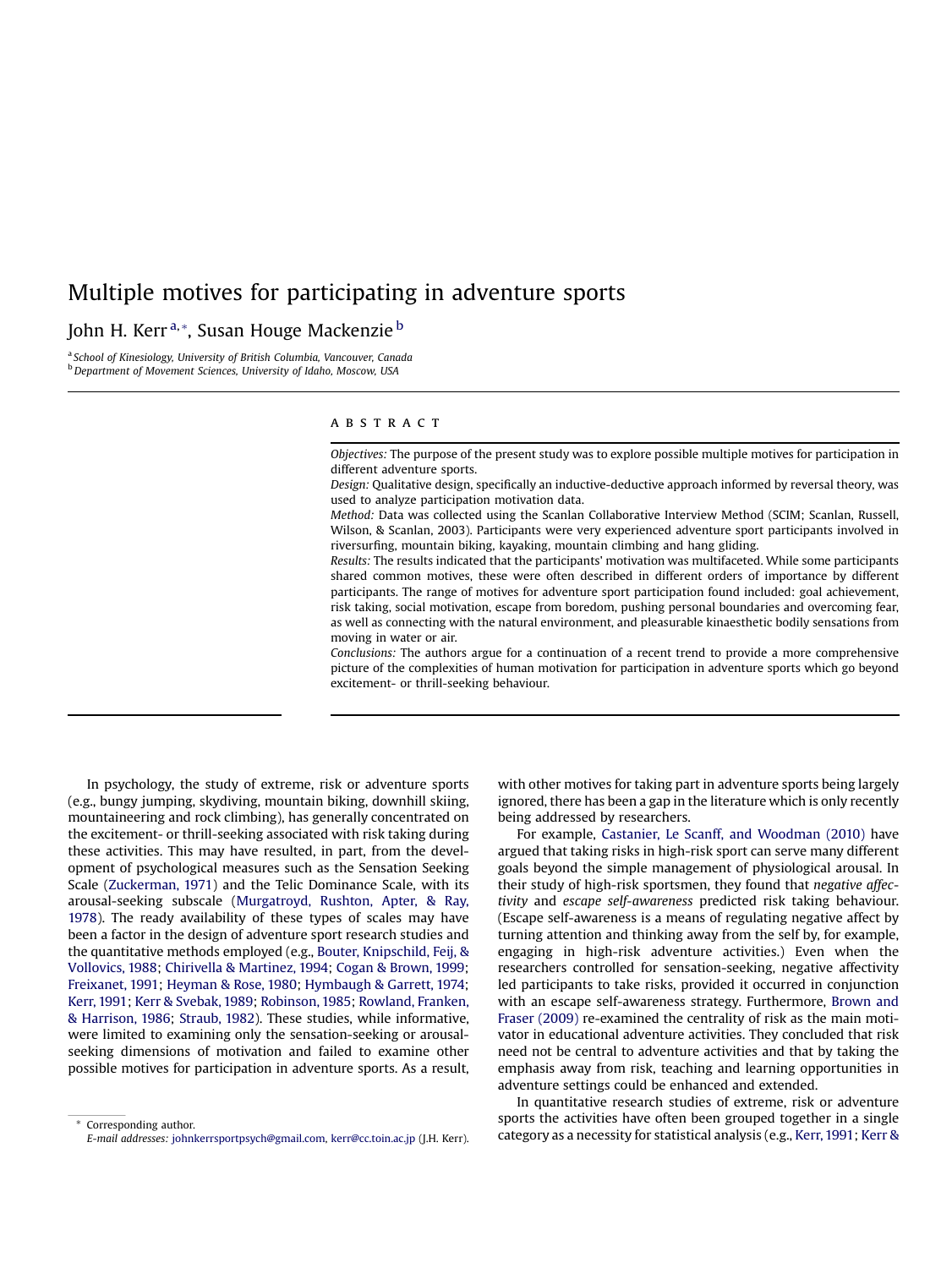[Svebak,](#page-8-0) 1989). By grouping them together, researchers conducting these studies may have overlooked or over-simplified the contrasting characteristics of these types of activity or sport. The appropriateness of this single category approach has recently been questioned (Brymer, [Downey,](#page-7-0) & Gray, 2010; [Woodman,](#page-8-0) Cazenave, & Le [Scanff,](#page-8-0) 2008; [Woodman,](#page-8-0) Hardy, Barlow, & Le Scanff, 2010; [Woodman,](#page-8-0) Huggins, Le Scanff, & Cazenave, 2009). Closer inspection reveals considerable diversity amongst different adventure activities. For example, some are of relatively short duration (skydiving, downhill skiing, mountain biking), and have been described as "having a reputation for being risk focused and adrenaline<sup>1</sup> fuelled" ([Brymer](#page-7-0) et al., 2010, p. 193). As a result, participants experience a rush of excitement or thrill. Others (e.g., mountain climbing and ocean rowing) are of much longer duration and require considerable long-term planning and organization. These activities reward participants with feelings of achievement and satisfaction through prolonged engagement against the natural elements and the self ([Woodman](#page-8-0) et al., 2010).

The broadening of the research focus in adventure sport has been assisted by the use of qualitative research methods. Participant observation and interview methods have been utilized in studies examining the motivation and experience of both adventure sport participants (Allman, [Mittelstaedt,](#page-7-0) Martin, & Goldenberg, [2009](#page-7-0); [Varley,](#page-8-0) 2011; [Willig,](#page-8-0) 2008) and adventure sport guides ([Beedie,](#page-7-0) 2003; [Sharpe,](#page-8-0) 2005). For example, in a sociological study Varley [\(2011\),](#page-8-0) unconvinced that the pursuit of risk was a singular explanation of adventurous leisure, spent seven months studying sea kayakers in North Wales. As well as interviewing kayakers, he joined sea kayaking courses and expeditions, and took part in outings with sea kayaking club members as a participant observer. He concluded:

The presence of risk and the relative unpredictability in the everchanging ocean environment provide a tremendous theatre for the late-modern adventurer to enact their escape attempts and to re-engage with themselves and with others at leisure. Thus it is proposed that both aspects of meaning may be derived (via communion with nature, and via self-mastery in the face of risk) and that both are important aspects in the theoretical construction of the outdoor adventure ([Varley,](#page-8-0) 2011, p. 96).

Similarly, [Brymer](#page-7-0) et al. (2010) challenged the notion that extreme sports participants only seek to conquer, compete against, or defeat natural forces. Rather, after obtaining data from interviewing extreme sports participants and other sources, they concluded that positive changes in participants' relationships with the natural world, reflected by the development of strong personal feelings of being connected to that world, occurred as a result of extreme sports participation. These are just two examples from recent research studies on adventure sports which demonstrate that participation motivation goes beyond simple excitement- or thrill-seeking behaviour. While it is not necessary to discard the excitement- or thrill-seeking dimension completely, results, such as the role of participants' relationship with the natural world and self-mastery when confronted by risks posed by nature, suggest that further research extending the search for multiple motives for participation in adventure sports is warranted.

[Brymer](#page-7-0) et al. (2010) and Varley [\(2011\)](#page-8-0) both used qualitative methods to identify additional participant motives among a group of participants from a range of adventure activities. Qualitative methods often allow the motivation of individuals engaging in adventure sports to be investigated in greater depth than quantitative studies. A qualitative approach was also adopted in the present study where the adventure sport participants were examined as individual case studies.

In order to better (a) conceptualise the diverse range of motives underpinning adventure sports participation and (b) understand how these diverse motives manifest inter- and intra-personally, this study employed an established psychological model of motivation (reversal theory) to inform the research methods used in the study. Reversal theory ([Apter,](#page-7-0) 1982, 2001) is an innovative and flexible conceptual model applicable to diverse areas of psychology. It is a phenomenologically-based theory concerned with subjective processes, cognition and affect and the experience of one's own motivation. Therefore, the theory can provide a meaningful understanding of how multiple motives in adventure sports might operate.

#### A brief explanation of reversal theory

Reversal theory [\(Apter,](#page-7-0) 1982, 2001) is a general theoretical model of motivation, emotion and personality. Conceptualized within the reversal theory approach are four pairs of mental or metamotivational states. Metamotivational states are frames of mind concerned with the way a person interprets his or her motives at a certain time. There are four pairs of opposing metamotivational states and each state has its own characteristics. A person in the telic state tends to be primarily serious, goal-oriented and arousal avoidant, and spontaneous, playful and arousal-seeking in the opposing paratelic state. In the conformist state, a person is compliant and agreeable, and rebellious, unconventional and defiant in the opposing negativistic state. A person in the mastery state tends to be competitive and dominating, and has a desire for harmony and unity and tries to be cooperative in the opposing sympathy state. In the autic state, a person is egoistic, and altruistic and concerned with others in the opposing alloic state. People are thought to switch back and forth or reverse between paired metamotivational states during everyday life, producing significant changes in a person's outlook, motivations, and emotional experience. Reversals are caused by environmental stimuli, frustration, or satiation.

The amount of time a person spends in one or other of each pair of states over time is known as metamotivational dominance (e.g., paratelic dominance, mastery dominance). Metamotivational dominances tend to be persistent and may be thought of as personality dimensions. These personality dimensions (dominances) contribute to a person's motivational style and may bias motivation and behaviour in certain directions over the long-term ([Apter,](#page-7-0) 2001).

Reversal theory provides a balanced, broad, and orderly pattern of emotional experience. Different combinations of metamotivational states result in the possible experience of 16 primary emotions. The somatic emotions are based on an individual's experience of bodily arousal and the transactional emotions are based on the perceived outcome (gain or loss) of transactions with other people or objects. For both somatic and transactional emotion categories, there are four pleasant (somatic: relaxation, excitement, placidity, provocativeness; transactional: pride, gratitude, modesty, virtue) and four unpleasant (somatic: anxiety, boredom, anger, sullenness; transactional: humiliation, resentment, shame, guilt) emotions arising from separate combinations of somatic and transactional metamotivational states (e.g., a combination of paratelic and conformist states results in the experience of excitement or boredom and a combination of autic-mastery in pride or humiliation). Four-way state combinations are possible where two

 $1$  The term "adrenaline rush" has become common in everyday language in association with adventure sports. However, to the authors' knowledge it has yet to be established that the pleasant feelings experienced by participants are caused by the release of adrenaline in their bodies.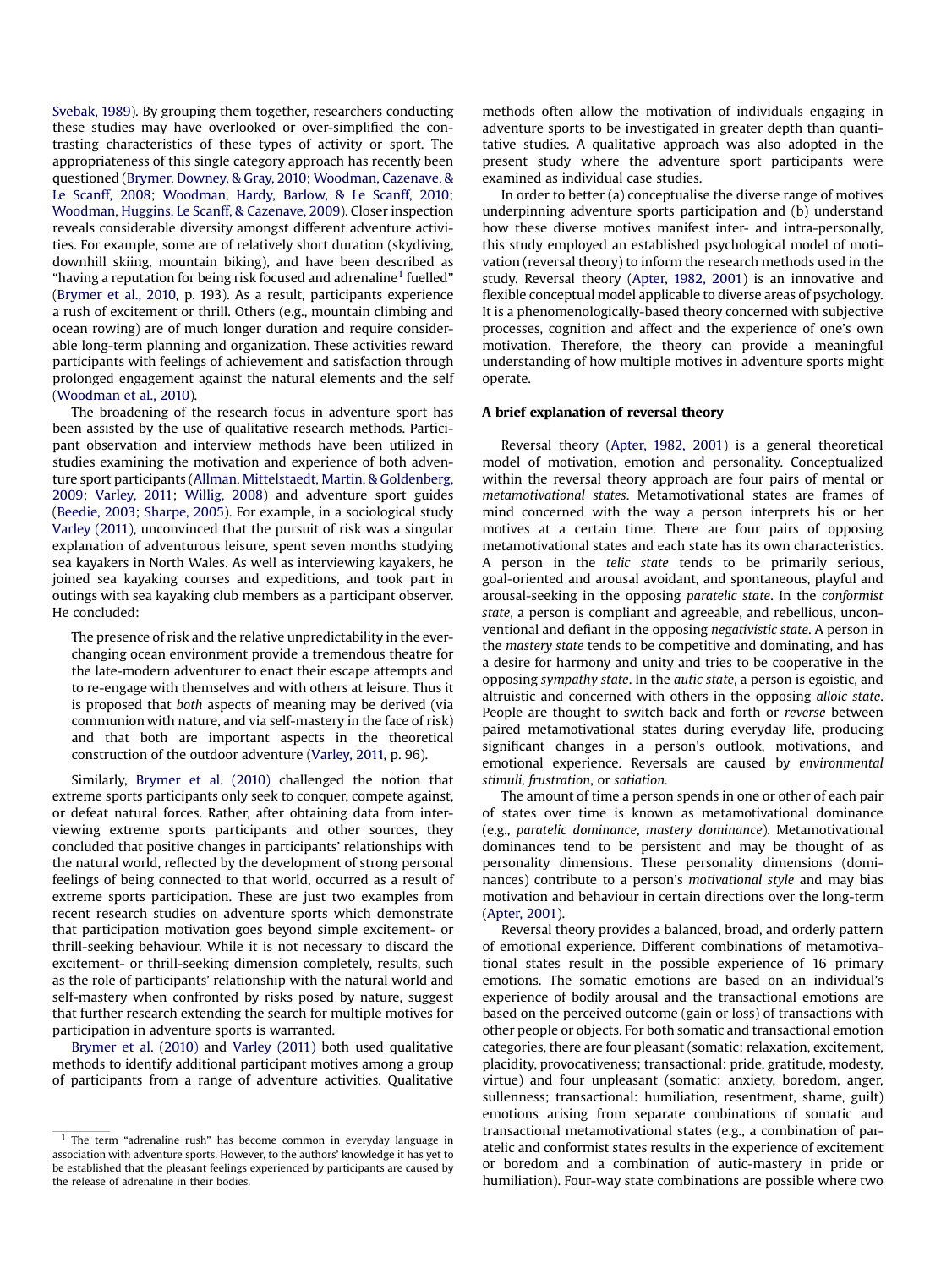somatic and two transactional states are operative together (e.g., paratelic-negativistic-autic-mastery). While four states are operative in these state combinations, some will be more salient than others and one state may enhance the experience of another.

Although all the metamotivational states are important, the telic and paratelic states and the concept of paratelic protective frames are of particular relevance to the participants' experience of adventure sports. Paratelic protective frames are cognitively-based and subjectively determined and concern the different ways that the contents of experience are interpreted by a person at a particular time. From the perspective provided by reversal theory, protective frames give adventure sport participants the confidence and feelings of safety necessary to allow them to experience pleasure from these activities. With a protective frame in place, adventure sport participants tend to approach these sports with a reduced sense of danger, an increased sense of safety, and increased confidence in their ability to deal with any problems that may occur. These psychological frames affect individuals' risk perception, so that any dangers or threats associated with an activity are seen as enjoyable and pleasant. However, this perception of the risk involved in an activity could change (e.g., increased level of risk) if a reversal to the telic state takes place. Should a reversal occur, the experience of pleasant emotions associated with the activity is likely to become unpleasant. In adventure sports, for example, an equipment failure or malfunction at a crucial point could trigger a paratelic to telic reversal, affecting an individual's protective frame and changing feelings of excitement to anxiety. This was illustrated by the case of an experienced female skydiver who suddenly withdrew from skydiving following the death of her friend in a fatal skydiving accident (Kerr, [2007\)](#page-8-0).

Reversal theory has previously been applied to understanding various aspects of adventure and leisure activities (e.g., [Apter,](#page-7-0) [1992](#page-7-0); Apter & [Batler,](#page-7-0) 1997; Chirivella & [Martinez,](#page-7-0) 1994; [Cogan](#page-7-0) & [Brown,](#page-7-0) 1999; [Florenthal](#page-7-0) & Shoham, 2001; Kerr, [1991;](#page-8-0) [Kerr,](#page-8-0) Fujiyama, & [Campano,](#page-8-0) 2002; Kerr & [Svebak,](#page-8-0) 1989; [Legrand](#page-8-0) & [Apter,](#page-8-0) 2004; Pain & Kerr, [2004;](#page-8-0) [Thatcher,](#page-8-0) Reeves, Dorling, & [Palmer,](#page-8-0) 2003; Trimpop, [Kirkcaldy,](#page-8-0) & Kerr, 1996). For example, Apter and Batler [\(1997\)](#page-7-0) investigated male and female sport parachutists. One of their questions asked respondents to indicate from a list: "What would you say was the nature of the pleasure that you derive from this sport? (Check all such pleasures or pleasurable feelings)". The items were (the number of citations per item is included in brackets): Serious achievement (45); immediate fun (51); relief afterwards (15); excitement or thrill (56); defying convention (19); being part of a community or group (42); control and mastery (42); being a centre of concerned attention (6); helping others master the situation (22); being concerned for others (10). These results indicated that all the basic motives outlined in reversal theory were represented, with the excitementseeking motive receiving most endorsements. Therefore, this study supported (a) the notion, outlined above: that adventure sports people have other important participation motives beyond sensation-seeking; and (b) the basic tenet of reversal theory: that almost any activity, including adventure sport activities, can be performed to satisfy different motives in different people or even different motives in the same person at discrete times [\(Apter](#page-7-0) & [Batler,](#page-7-0) 1997).

The purpose of the present study was to explore possible multiple motives for participation in adventure sports. Qualitative methods, informed by reversal theory, were used to analyse participation motivation data collected as part of a wider investigation into the experience of flow among adventure sports participants ([Houge,](#page-7-0) 2009). The unique interview data reported below was not included in an earlier publication (Houge [Mackenzie,](#page-7-0) Hodge, & [Boyes,](#page-7-0) 2011), which used reversal theory to expand the flow model of optimal experience in adventure activities.

# Method

#### **Participants**

Data was collected from expert adventure sport participants  $(N = 5)$ . Each participant was experienced at recreational and professional levels in their activity of expertise. Three participants had also competed at an elite level in their adventure activities. The participants included: a female riversurfer; a female downhill mountain bike racer; a male whitewater kayaker; a male mountaineer and a male hang glider pilot. Participants ranged in age from 19 to 52 years (mean age  $=$  36 years).

#### Study design and procedures

The data used in the present study was obtained from a wider qualitative investigation [\(Houge,](#page-7-0) 2009; Houge [Mackenzie](#page-7-0) et al., [2011\)](#page-7-0) which used a constructivist approach to understanding the data [\(Charmaz,](#page-7-0) 2000). It was conducted using the Scanlan Collaborative Interview Method (SCIM; [Scanlan](#page-8-0) et al., 2003) which consists of four parts designed to capture both inductive and deductive data. In part one the interview procedure and main concept(s) were introduced. At this stage, participants were asked to sign an informed consent form and informed that they could withdraw from the interview at any time, or choose not to answer a question. This portion of the interview guide also focused on developing a collaborative partnership with the participant (See [Appendix](#page-7-0) A for questions from part 1 of the Interview Guide relating to data presented in this manuscript). Part two was an inductive section in which open-ended questions relating to the adventure sport participation were posed. While participants recalled their experiences, the interviewer recorded raw data descriptors on index cards that summarised the participant's descriptions. These cards were then displayed on the table in front of the interviewer and participant. Once an exhaustive set of raw descriptors was generated, the interviewer and the participant worked collaboratively to create inductive dimension "themes" to form a preliminary "picture" of that individual's unique adventure experience [\(Lonsdale,](#page-8-0) Hodge, & [Raedeke,](#page-8-0) 2007).

This section was followed by a deductive section (part three) which focused on testing theory-derived concepts via questions adapted from the Metamotivational State Coding Schedule (MSCS; O'Connell, Potocky, Cook, & [Gerkovich,](#page-8-0) 1991), which had been successfully used in previous studies to assess reversal theory constructs (e.g., Males, Kerr, & [Gerkovich,](#page-8-0) 1998; O'[Connell](#page-8-0) et al., [1991;](#page-8-0) [Potocky,](#page-8-0) Cook, & O'Connell, 1993). Key reversal theory concepts (e.g., serious-minded; playful; spontaneous; bored; excited) were recorded on a separate index card and displayed individually to the participant. As each index card was placed on the table, the participant had the opportunity to confirm that it was already a part of the "inductive picture", or add, or reject the dimension as being a part of his or her adventure experience [\(Lonsdale](#page-8-0) et al., 2007). In the fourth part, participants had the opportunity to give feedback on the interview process and make adjustments to their personal picture(s) of the adventure experience. This methodology clearly distinguished inductive, or emergent, data from deductive, theoryconfirming data and areas of convergence amongst these two data sources.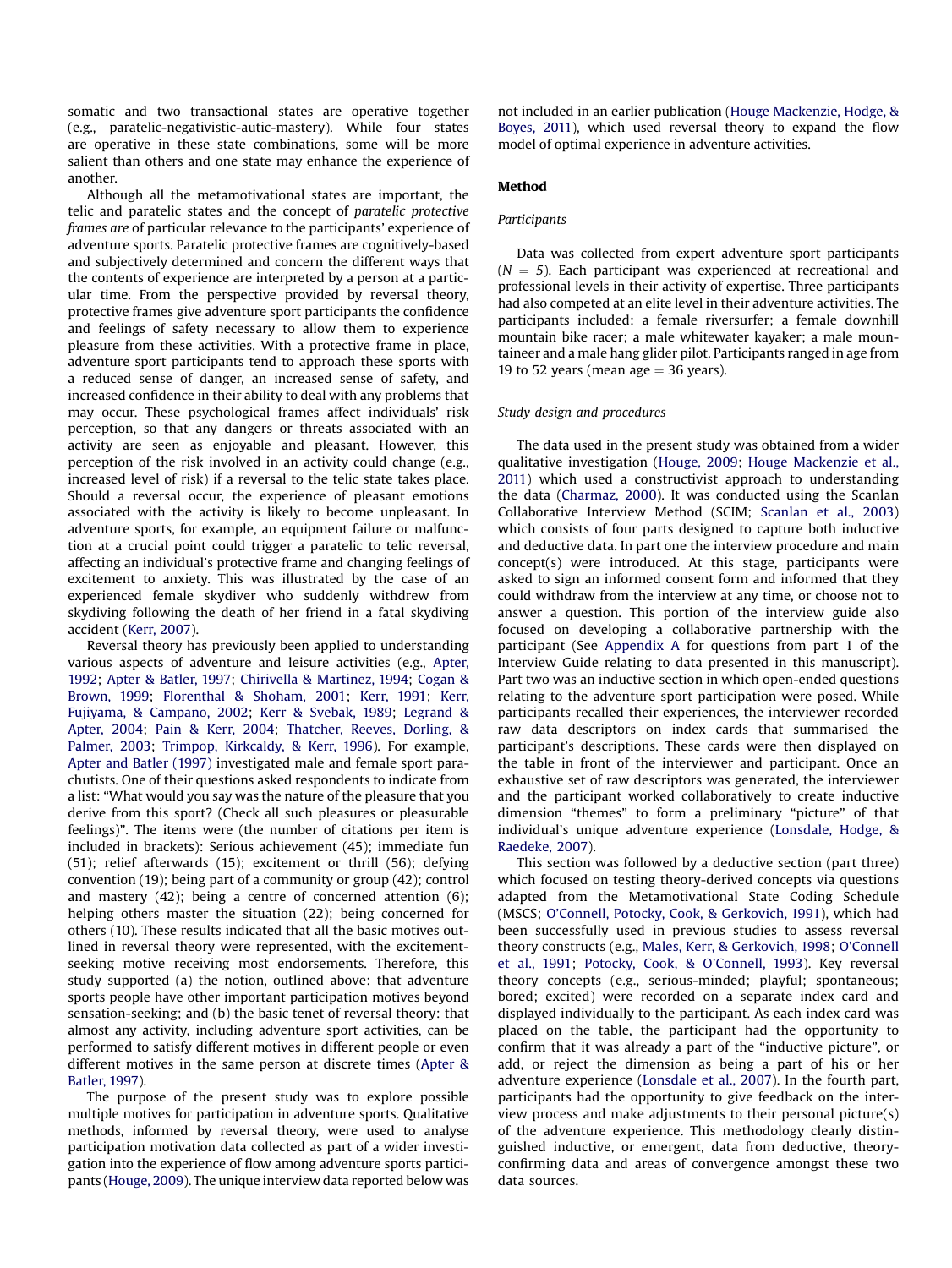# Data analysis

External validity and, therefore, trustworthiness was established by providing "thick description"<sup>2</sup> of the data collection and analysis procedures used in this study. Analysis consisted of transcribing interview audio tapes and perusing these transcripts for inductive and deductive themes. The reversal theory concepts of metamotivational states, emotions, reversals, reversal agents and protective frames were assessed with the Metamotivational State Coding Scale (O'[Connell](#page-8-0) et al., 1991), which was used as a guide to data categorization. Once key themes were identified within the data, quotes associated with those themes were then grouped together and examined for consistency. Deductive and inductive quotes were distinguished via a colour coding system. Any inconsistencies within raw data were clarified in part four of the interview and in written member checks sent to participants  $7-10$  days after their interview. To verify the consistency of the researcher's interpretations, an audit trail was conducted by an experienced academic researcher familiar with reversal theory, qualitative research and risk sports. The auditor first read and analysed all transcripts and member checks and then compared his analyses to the researcher's interpretations. The auditor did not identify misrepresentations of the data and any minor discrepancies or clarifications were discussed and resolved.

## Results

This section reports and discusses participation motivation data from interviews with expert adventure sport participants. The participants participated in different adventure activities and their interview data were analysed and interpreted on an individual case study basis. The full gamut of participant motives are reported, which were sometimes exclusive to one individual or sport and sometimes shared. The experts and their interview statements are presented in the following order: riversurfing (Jody), mountain biking (Sarah), kayaking (Edan), rock climbing (Doug), and hang gliding (Alrik) (all participant names are pseudonyms). Each adventure sport case study example introduces the participant and provides general information regarding his or her adventure experiences before examining his or her motives for participation.

#### Jody: riversurfer

Jody was a 26 year old riversurfing and kayaking instructor with 10 years of whitewater and competitive swimming experience. (Riversurfers wear flippers and lie face down on a body board, negotiating rapids and surfing stationary waves as they move down-river head-first.) She had competed in high-level multi-sport races and kayaking competitions, but at the time of the study the majority of her time was spent riversurfing. Her interest in water activities started as a young girl on family camping trips near rivers and lakes:

That'd be why I got into [whitewater pursuits]: family background and because I want to do something that's fun and challenging - physically, mentally. And also because there is risk ... The risk, it's fun, it's physical and it's outdoors ... and I love water.

Jody was quite emphatic about one of the factors that motivated her to participate in adventure sports: "One of the best feelings in the world! It's just adrenaline. You're just stoked". However, she went to add a second factor:

It's not just your adrenaline... It's a sense of achievement... You set out to do something and you've done it. It's the adrenaline, but it's also everything else leading up to it which enabled you to be able to do it properly, like the skills that you have or the hard work that you've done. . . . The build-up to it really. Some of  $it - I$  mean sure, most of it's adrenaline but it's your own abilities.

Jody's primary motivation was typical of that portrayed in previous research findings on motivation in risk and adventure sports (e.g., [Freixanet,](#page-7-0) 1991; Kerr, [1991](#page-8-0); Kerr & [Svebak,](#page-8-0) 1989). She enjoyed the risk, challenge and thrill of riversurfing. She was a sensation- or arousal-seeker ([Apter,](#page-7-0) 1982; [Zuckerman,](#page-8-0) 1971) who enjoyed feeling the high arousal associated with the "adrenaline pumping" and being "stoked". Jody experienced a strong emotional reward in the form of excitement when, for example, she successfully negotiated rock hazards and rapids at high speed while riversurfing downstream.

#### Sarah: mountain biker

Sarah, the youngest participant (age 19 years), was a worldranked downhill mountain biker. She began biking at age four and, at age seven, a neighbour introduced her to downhill racing. At 13, she won her first national competition which gave her confidence. She had since competed in seven national series, four world championships and travelled to 14 countries on various competitive tours. Aside from mountain biking, her other recreational pursuits were typically exciting and fast:

It's [mountain biking] pretty exciting! . . .I like anything with wheels like motorbikes and race car driving. . . .I like go-carts and heaps of motor biking and rockclimbing and snowboarding and skiing and. . . . Anything kind of exciting! Anything fast.

Initially, biking provided an outlet through which Sarah could relax. "I used to bike around the house as kind of release and to chill out". At the time of the interview, Sarah was motivated by the challenge of competition and training, and rewarding feelings from goal attainment:

I like winning and having a goal. I'm not really competitive in any other areas of my life, only in mountain biking. ...I like having a goal [and] training. I like doing all the technical side of it, just working out how you can go faster.

Perceived challenge and risk were integral to her enjoyment of mountain biking insofar as these elements allowed her to surmount physical and mental obstacles. Physical obstacles also gave Sarah a competitive advantage on the race course as she felt more mentally prepared than her competitors to attempt them:

The other girls don't like jumps; I'm the only one in the world that really does the real hard obstacles and jumps. So that's why I want them in there: because it gives me a big advantage mentally and also time. . . . If there's a big jump, they [other competitors] have to go around it.

Fear of injury also became a significant mental challenge for Sarah after she suffered a serious accident two years prior to her interview which reduced her confidence considerably, in addition to watching friends sustain debilitating injuries:

At world champs this year I saw one of my best mates get paralysed. I was like "this sucks". . . . [I was] a bit sad about that. You just don't want to be like that yourself as well.

 $^{2}$  Thick description is a term commonly used in qualitative research. It is a way of achieving external validity by providing a detailed account of the procedures undertaken in the qualitative research process (e.g., [Lincoln](#page-8-0) & Guba, 1985).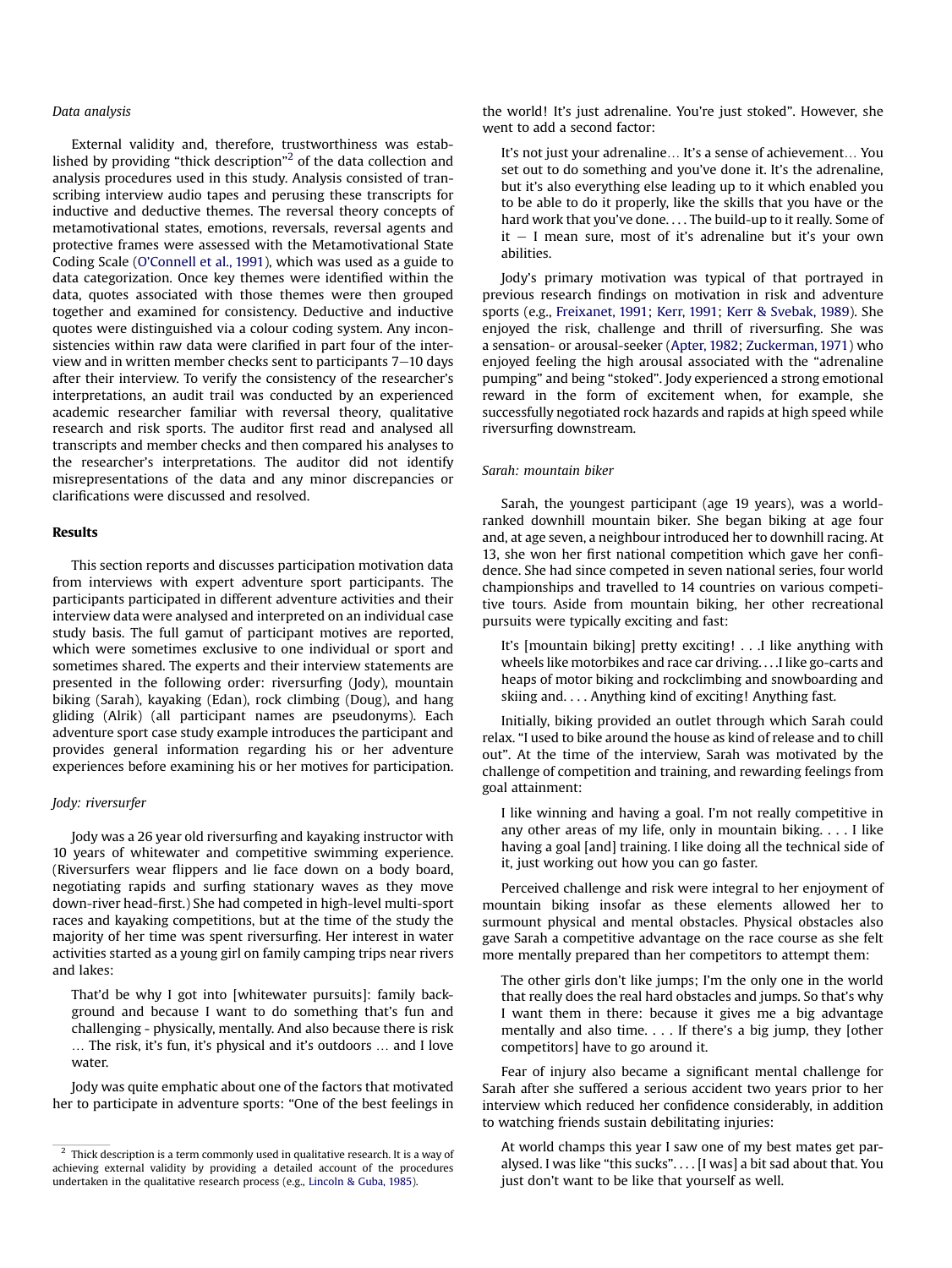Sarah had since regained her confidence in mountain biking and adopted a more laissez-faire approach to competition and injuries: "Now I'm just like, who cares. I don't care if I nail [hurt] myself". Sarah still found mountain biking exciting and was committed to pursuing her sport professionally, in spite of the major sacrifices she faced concerning the lack of a normal lifestyle, financial obstacles and injuries:

I've pretty much got no life apart from biking. . . . You've got to make heaps of sacrifices to be the best in the world. . . . But I don't really mind that; it's just something that you've got to do.

However, in addition to her goal-oriented approach to the sport, there was also a social side to her participation motivation provided by being an elite mountain biker.

The people I meet. The lifestyle - opportunities to travel to new and different places. I quite like travelling now. It's a really cool crowd that you hang around with. My friends are racers from all around the world. It's kind of lucky.

#### Edan: kayaker

Edan, a 47 year old, was multi-talented in adventure sports, including kayaking, skiing and rafting. He had taken part in many elite, multi-day, multi-sport and endurance events, such as the Eco Challenge (twice) and the Southern Traverse (nine times). At age 14, he began competing in kayaking at the national level. Edan's initial motivation for joining a kayaking club was the beauty of the environment:

. . . It was just fantastic. I was totally blown away. So I entered a kayak club as soon as I went back [home from a school trip]. . . . [I] started competing, training a lot and being really passionate about it.

These experiences motivated Edan to pursue physical education as a career. He subsequently taught outdoor pursuits for four years before travelling the world as an outdoor instructor in a range of disciplines:

That was a whole discovery of myself. . . . Suddenly, my goal became that I wanted to teach sports. . . . There was the goalsetting aspect as well at many levels because I wanted to become a kayak teacher. I loved the teaching, I loved passing it on.

Edan's motivation for kayaking evolved somewhat over time:

[Initially] adrenaline had a big impact because I was a teenager and suddenly it was almost a drug. We were challenging ourselves to do more difficult rivers and to go to grade 3 and then to grade 4. For a teenager who is full of testosterone and wants to prove [him]self, it is the ideal thing. But a lot of it was just that connection, or reconnection. I needed with the environment. Suddenly I was feeling strong, healthy, fit . . . discovering some absolutely stunning places. The river is always a very privileged way to discover new environments.

The adrenaline part is probably a good thing but there was also my friends were kayakers and it became a circle of friends  $-$  it became social motivation as well. . . But the main thing was an experience as a whole.

Edan's early kayaking days were characterised by the desire for adrenaline, fitness, camaraderie and to prove himself by surmounting ever-increasing levels of risk and challenge, while connecting to novel natural surroundings. However, over time, motivational changes took place as he progressed with his career as a kayaker: "My approach to the sport is so different now, because really it doesn't have to do much with the adrenaline stuff."

Connecting with the natural environment appears to be an important source of motivation for some adventure sport participants (e.g., [Brymer](#page-7-0) et al., 2010). [Brymer](#page-7-0) et al. (2010) found that participation in extreme sports could lead to positive changes in participants' relationships with the natural world. Emphasizing his feelings of having a connection with the natural environment at a national selection race, Edan stated:

For me, there was the beauty of the snow in the morning, the beautiful stone village that we were camping at. . . and then we were in our kayaks with snow around and a lot of people were totally daunted and said "oh it's bloody cold!" They weren't enjoying it that much, but I was just absolutely lapping it up, so that whole combination of a beautiful, beautiful river, a challenging grade  $-$  grade  $4 -$  and just feeling that the body was moving quite elegantly and fluidly. . . . There's been a few opportunities where I felt that and every time it's been just quite stunning in terms of the experience itself.

In addition, Edan drew attention to his own movements and body sensations as he kayaked through that particular environment: "The sensation of the activity itself was enjoyable". Although Edan was river kayaking, this pleasurable kinaesthetic experience is similar to the experience of ocean kayaking described by [Varley](#page-8-0) [\(2011\)](#page-8-0). [Varley](#page-8-0) (2011) argued that sea kayaking changed paddlers' connection with their own bodies and developed kinaesthetic connections between body, paddle, kayak, and the ocean.

Edan's case study expands upon the participation motivation exhibited by Sarah, the mountain biker. As a developing young kayaker progressing through the river grades and competition, Edan exhibited the same goal-oriented (e.g., "I wanted to teach sports"), thrill-seeking and risk taking (e.g., "adrenaline had a big impact"), and social (e.g., "my friends were kayakers") motives as Sarah. However, Edan was also motivated from the outset by his connection with the natural world and the kinaesthetic sensations he experienced while paddling through the water in that natural environment. Later in life, the high arousal experience aspect of his motivation for kayaking had greatly diminished (e.g., "My approach to the sport is so different now, because really it doesn't have to do much with the adrenaline stuff.")

#### Doug: mountaineer

Doug was a 52 year old mountaineer and rock climber with extensive qualifications in outdoor mountain activities and helicopter rescue safety. He began rock climbing at age 28 in an effort to escape the boredom of his occupation, and soon after began pursuing mountaineering full-time:

I realised surveying is actually pretty boring and I was into adventure ... I did want to have an adventure in my life and for the rest of my life, and climbing was the medium that was going to give me that lifestyle.

Unlike some of the previous participants, Doug stated clearly that "I'm not an adrenaline junkie". Nevertheless, he was drawn to the adventurous aspects of climbing and the escape from boredom it offered, because he was intrinsically motivated to seek out challenges ("but not risk") to test himself:

The world of reality is so much easier than being a climber because it's comfortable and you never extend your comfort zones. When you're a climber, you're constantly extending your comfort zones.

As a novice climber, fear of heights and lack of natural aptitude pushed Doug to explore his personal limits: "I had to try very hard. I wasn't a natural and I'm still scared of heights ... [Yet] I know that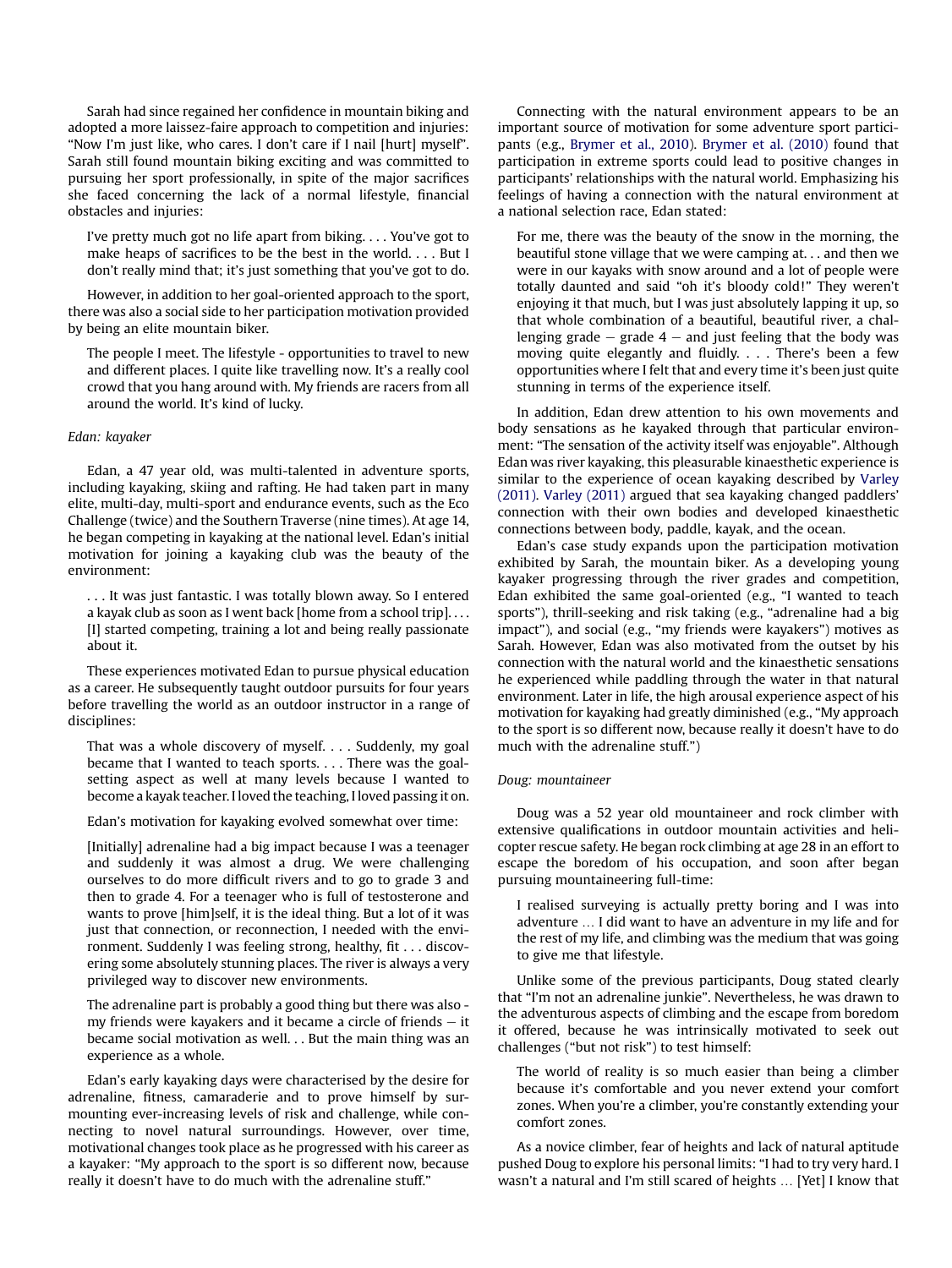can be overcome with the right kind of attitude and focus". Climbing provided an important medium for Doug to overcome his fears and gain in self-confidence without an evaluative audience: "[Climbing] is a selfish activity. It's just about you and your survival. You learn to be very self-sufficient and you gain a lot of selfconfidence from it".... "You don't have an audience. That's one of the pleasures. There's no one there to look at you." For Doug, the loss of selfconsciousness was an enjoyable and intrinsically motivating part of the climbing experience. In line with [Brymer](#page-7-0) et al. [\(2010\)](#page-7-0) (and the kayaker, Edan, from the present study), Doug was also motivated by opportunities to connect with the climbing environment: "Being more in touch with my surroundings, the rock and being up high in the beautiful mountains."

Although Doug was initially motivated by creating opportunities to overcome challenges and prove his climbing status, like Edan the kayaker, his motives changed with age and experience:

When you are an amateur climber, a lot of the pressure you put on yourself. . . . Accomplishing a climb like [my first multi-pitch climb] . . . it is self-ego . . . It's self-gratification. . . . I certainly don't go climbing for those reasons anymore. I still do hard climbs, but they come from an inner drive because I just haven't accomplished all the climbs that I have wanted to do in my life.

You tend to control your situations more when you've had more experience and you tend to not get into these really out of your comfort zone experiences anymore - unless one of your friends drags you into it.

#### Alrik: hang glider pilot

Alrik was a 37 year old hang glider pilot with 14 years of experience across four continents. He was also an instructor and a qualified tandem pilot assessor. Alrik discovered hang gliding while on holiday where his experience of the three-dimensional movement of the glider became his primary motive for participation:

[My first flight] was pretty short, but I knew instantly this is what I wanted to do anyway. It wasn't very thrilling or anything. It was just mellow and it's just the feeling of being in the air and moving in three dimensions  $-$  it's awesome.... It's so dynamic you move quick through the air and you move up and down and sideways and you balance the glider in the air as well in all dimensions.

The sentiments expressed in Alrik's statement reflect the pleasurable kinaesthetic experience of Edan, the river kayaker, and the findings obtained by Varley [\(2011\)](#page-8-0) with sea kayakers. The language Alrik uses is similar to Varley's description of the kinaesthetic connections between body, paddle, kayak and the ocean developed by the sea kayakers; in Alrik's case, the connection was with his body, the hang glider and the air currents or thermals.

Alrik eventually progressed to longer cross-country flights which became his passion: "What got me really hooked was crosscountry flying. It's very exciting to do that. You try to fly as far as you can [by staying] up in the thermals. It can last up to 7 or 8 hours." It was on these long cross-country flights that he discovered a strong additional motive for hang gliding: the challenges and excitement of dealing with the unknown:

My most memorable experiences are when it's really dangerous.  $\ldots$  I've been scared several times  $-$  I got sucked up into clouds e you can't see anything and you can fly into a mountain. . . .It's always like that when you do things and you get away with them ... it's a good feeling (laughs). Couple of times I've done things and I think I shouldn't have done that, but I got away with it. Once you're over the scary bit there, then you feel pretty good . ... I've still been enjoying it because it's very, very exciting.

#### **Discussion**

The purpose of the present study was to explore possible multiple motives for participation in adventure sports. The qualitative results represented a range of participation motives that varied inter- and intra-personally. In order to better conceptualise and understand how this diverse range of motives underpins adventure sports participation, a reversal theory analysis of the data was conducted. The advantage of reversal theory [\(Apter,](#page-7-0) [1982,](#page-7-0) [2001](#page-7-0)) is that it can accommodate multiple motives for behaviour, where other approaches have largely proposed single causes (e.g., sensation-seeking; [Zuckerman,](#page-8-0) 1971). In addition, it can explain how changes in motivation can occur over time, sometimes very rapidly. At the beginning of this section, reversal theory concepts are applied to the interview statements to extend our understanding of the motivational processes that were experienced by the adventure sport participants in the mountains, on the river, or in the sky. Following this, a number of additional considerations of multiple motives for adventure sports participation will be discussed. Finally, some limitations of the study will be described.

# Interpreting the findings through reversal theory

When riversurfing, Jody's motivation was associated with her enjoyment of paratelic-oriented high arousal activities in which she could be playful, spontaneous and experience being "in the moment" (e.g., "I want to do something that's fun and challenging."; "The risk, it's fun, it's physical and it's outdoors ... and I love water"). However, in her mind this experience was only possible after she had put in the hard work beforehand to develop her skills and ability adequately (e.g., ". . . it's also everything else leading up to it which enabled you to be able to do it properly, like the skills that you have or the hard work that you've done"). This is telic-oriented motivation, where serious behaviour, planning ahead, and achieving goals are characteristic (e.g., "You set out to do something and you've done it."). In other words, once she was satisfied with her skill training and preparation work, Jody was able to reverse from the telic to the paratelic state and enjoy the high arousal and excitement that surfing down a new stretch of river or negotiating an unknown set of rapids would generate for her.

Sarah's attraction to speed was also paratelic-oriented (e.g., "Anything kind of exciting! Anything fast"), but her intense focus on goal achievement (i.e., winning) indicated a predominantly telic-conformist-autic-mastery approach to competitive downhill mountain biking. The telic-conformist element was characterised by her willingness to train hard, overcome serious injury and give up living a normal lifestyle, while the autic-mastery element is reflected in her desire for personal mastery over other competitors and to continue winning (see e.g., Kerr, [1997](#page-8-0)). Although the telic aspect of Sarah's motivation was similar to Jody's, it was much more intensely focused, a requirement in a world-ranked performer. For example, when descending rapidly down the course during race events, she liked saving time by jumping over course obstacles and biking as fast as possible, while her opponents chose to go around the obstacles. ("If there's a big jump, they have to go around it"). When competing she had this metamotivational state combination operative for much of the time. However, an additional dimension of her participation motivation concerned the social interaction (e.g., "hanging out with her friends"; "a really cool crowd") involved in a mountain biking lifestyle. This suggests that away from the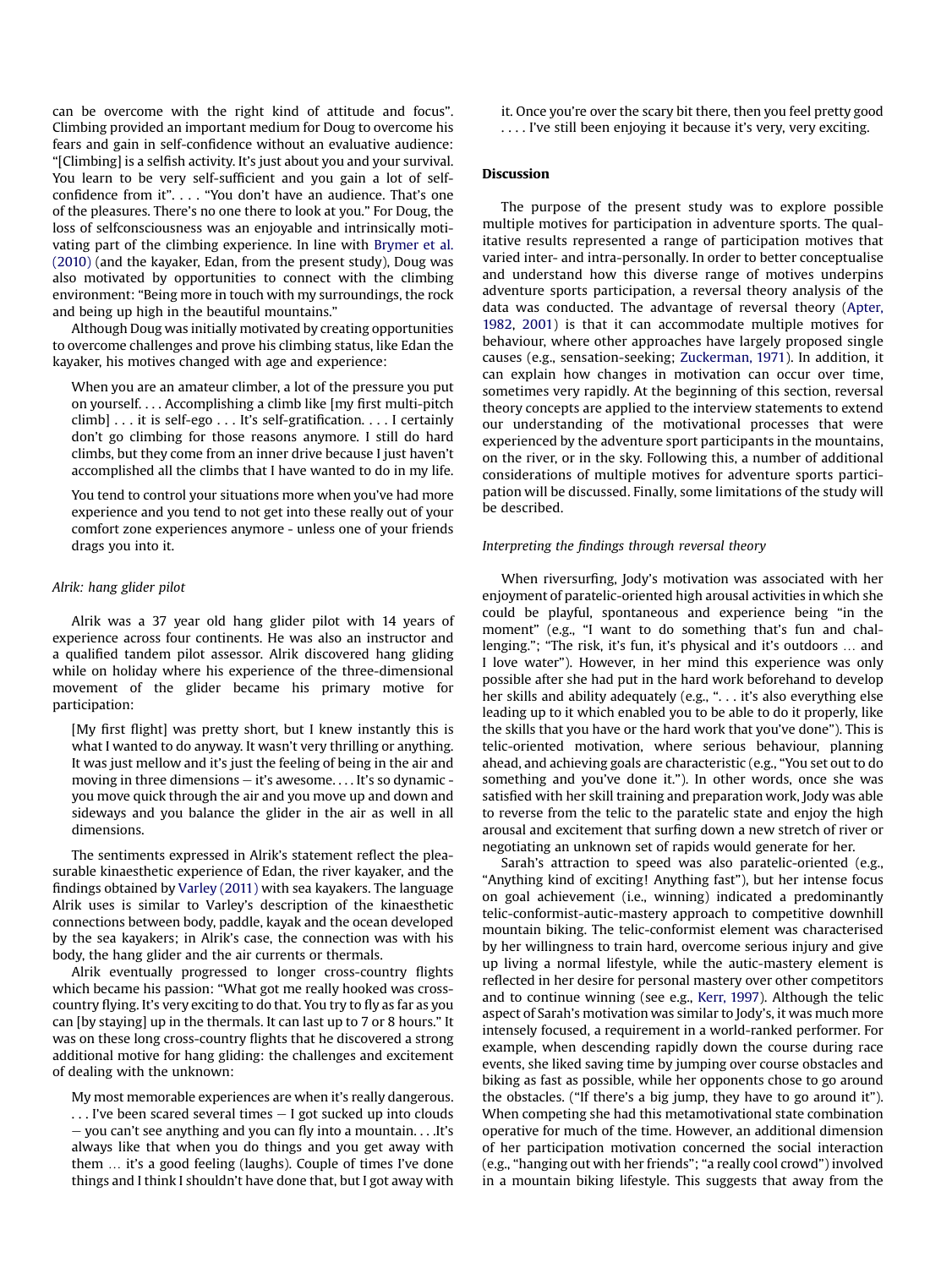competition and training, Sarah was able to reverse from the autic and mastery states to the alloic and sympathy states to maximise her experience of pleasant emotions when she interacted socially with other racers.

Edan's goal-oriented motivation during competitions and goalsetting motivation to become a teacher were based on a combination of telic-conformist-autic-mastery states. His thrill-seeking while kayaking was associated with a high arousal paratelic-auticmastery state combination, indicating that he was able to reverse between telic and paratelic states when the situation required it. The strong connection he experienced with the natural world was also paratelic-based, as was the kinaesthetic sensation he enjoyed while paddling through water. In contrast to thrill-seeking behaviours, these were likely to have been low arousal experiences. For Edan, connection with the natural environment was his primary motive for participation which surpassed his other motives in importance, as supported by [Brymer](#page-7-0) et al. (2010).

As time went on, the social aspect of Edan's participation motivation invoked the transactional states and particularly reversals to the alloic-sympathy state combination as he interacted with friends ("it became a circle of friends") or taught others how to kayak ("I loved the teaching, I loved passing it on"). Edan had several motives for kayaking and some of these changed as he became older, but it appeared that he was able to reverse regularly and enjoy the various experiences and satisfactions associated with the different metamotivational states.

One of the noteworthy aspects of mountaineer Doug's motivation was the basic anxiety (telic) which underpinned much of his climbing experience (e.g., "I'm still scared of heights"). It appeared that, paradoxically, Doug could confront and conquer his anxiety for climbing by engaging in the practical tasks involved in actually climbing. This engagement in the practicalities enabled Doug to form a paratelic protective frame which allowed him to experience his anxiety differently and allowed him to take the risks involved in mountaineering ("As soon as you're occupied by the actual climbing movement  $-$  the negotiation [with fear] stops."). As Doug became more experienced, he searched for more difficult climbs to regenerate sufficiently stimulating levels of fear ("When you are more experienced, the fear is not so great, so therefore you've got to look for harder and harder climbs to get the fear back again to stimulate your system").

Yet there was an apparent contradiction noted here, which related to Doug's development of different motivations over time (e.g., "you tend to not get into these really out of your comfort zone experiences anymore"). In other words, his participation motivation had become focused on mountaineering challenges that were somewhat, but not too far beyond his ability. This appeared to be Doug's strategy to ensure his protective frame remained in place while climbing. When the challenges greatly exceeded his capabilities, a paratelic to telic reversal ensued and his paratelic protective frame disappeared leaving Doug to experience high levels of unpleasant anxiety (e.g., Kerr, [1997\)](#page-8-0). This was a situation he avoided by careful planning. Doug's desire to test himself and experience mastery in climbing situations indicated that the autic and mastery states were also operative and strongly influenced his emotional experience of climbing. This finding may provide support for previous research which found that people with emotional difficulties (alexithymia) may use adventure sports (skydiving) to regulate their emotions, specifically anxiety, despite the short-lived emotional benefits of this tactic. Specifically, alexithymia was found to significantly moderate the pre- to post-jump fluctuation of state anxiety in skydivers. That is, only alexithymic skydivers' anxiety levels diminished as a result of skydiving. However, the significant rise in anxiety shortly after landing suggested that any emotional benefits are short-lived. No anxiety

fluctuations were found for nonalexithymic skydivers [\(Woodman](#page-8-0) et al., [2008](#page-8-0), [2009](#page-8-0)).

Alrik, the hang glider pilot's two main participation motives were largely paratelic-oriented. While his enjoyment of the threedimensional movements of the glider appeared to be low arousal experiences ("It wasn't very thrilling or anything. It was just mellow."), the long distance flights were high arousal experiences ("It's very exciting to do that."). The autic and mastery states also appeared to be operative in these contexts. It is noteworthy that Alrik's account clearly described the impact of a loss of protective frame when he encountered a sudden problem while cross-country flying (e.g., "I got sucked up into clouds."), his strong feeling of excitement, changed to high anxiety ("I've been scared several times."). This clearly demonstrated a reversal from the paratelic to the telic state caused by an environmental event. Once the danger was over, Alrik reversed back to the paratelic state ("Once you're over the scary bit there then you feel pretty good"; "I've still been enjoying it because it's very very exciting"). Similar paratelic to telic reversals and protective frame failure, as a result of unexpected environmental events, were also found to be experienced on some occasions by a skydiver during free fall (Kerr, [2007](#page-8-0)). Despite being unaware of reversal theory's paratelic protective frame concept, Alrik described the essence of this concept ("Fear protects you for sure. It always does  $-$  it's there for you. You don't think about how scared you are  $-$  you know that the danger is there, but you do what it takes."). If, when he encountered dangerous situations, Alrik thought too much about being scared and did not react to the situation and "do what it takes" to extricate himself, he might not have survived. Like the parachutists (Apter & [Batler,](#page-7-0) 1997) and the skydiver (Kerr, [2007](#page-8-0)), Alrik's protective frame, which promoted confidence and feelings of safety, was based on factors such as: high personal skills, knowledge of safety procedures, confidence in the structure and capability of his equipment, and a perception that the risks involved in his adventure sport (cross-country hang gliding) were manageable. Within the participants' statements there was evidence of motives based on different metamotivational states, changes in metamotivational states over time, reversals as a result of environmental events, and the use of protective frames to allow participants to enjoy risky adventure contexts.

#### Additional considerations

There has been a trend in recent adventure sports research to search for and identify participation motives in addition to excitement- or thrill-seeking behaviour (e.g., Apter & [Batler,1997](#page-7-0); [Brymer](#page-7-0) et al., [2010;](#page-7-0) [Varley,](#page-8-0) 2011; [Woodman](#page-8-0) et al., 2008, [2009](#page-8-0), [2010](#page-8-0)). The present study, which examined participants in a range of different adventure sports, suggested that the participants' motivations were multifaceted. While some participants shared common motives, these were often described in different orders of importance by different participants. For some, the excitement- or thrill-seeking associated with risk taking during adventure sports was strongly motivating, but it was not always participants' primary motive.

The three oldest participants were male and involved to some degree in teaching or instructing adventure sports. The other two participants were female, considerably younger, and had more recently progressed from just being participants to instructional or guiding activities. Edan's interview statements suggested that motivational maturation may occur as participants' motives change over time ("My approach to the sport is so different now, because really it doesn't have to do much with the adrenaline stuff."). Previous research has also demonstrated significant differences on a number of important personality dimensions between females who participate in risk sports for leisure purposes only and females who participate in risk sports as professionals [\(Cazenave,](#page-7-0) Le Scanff,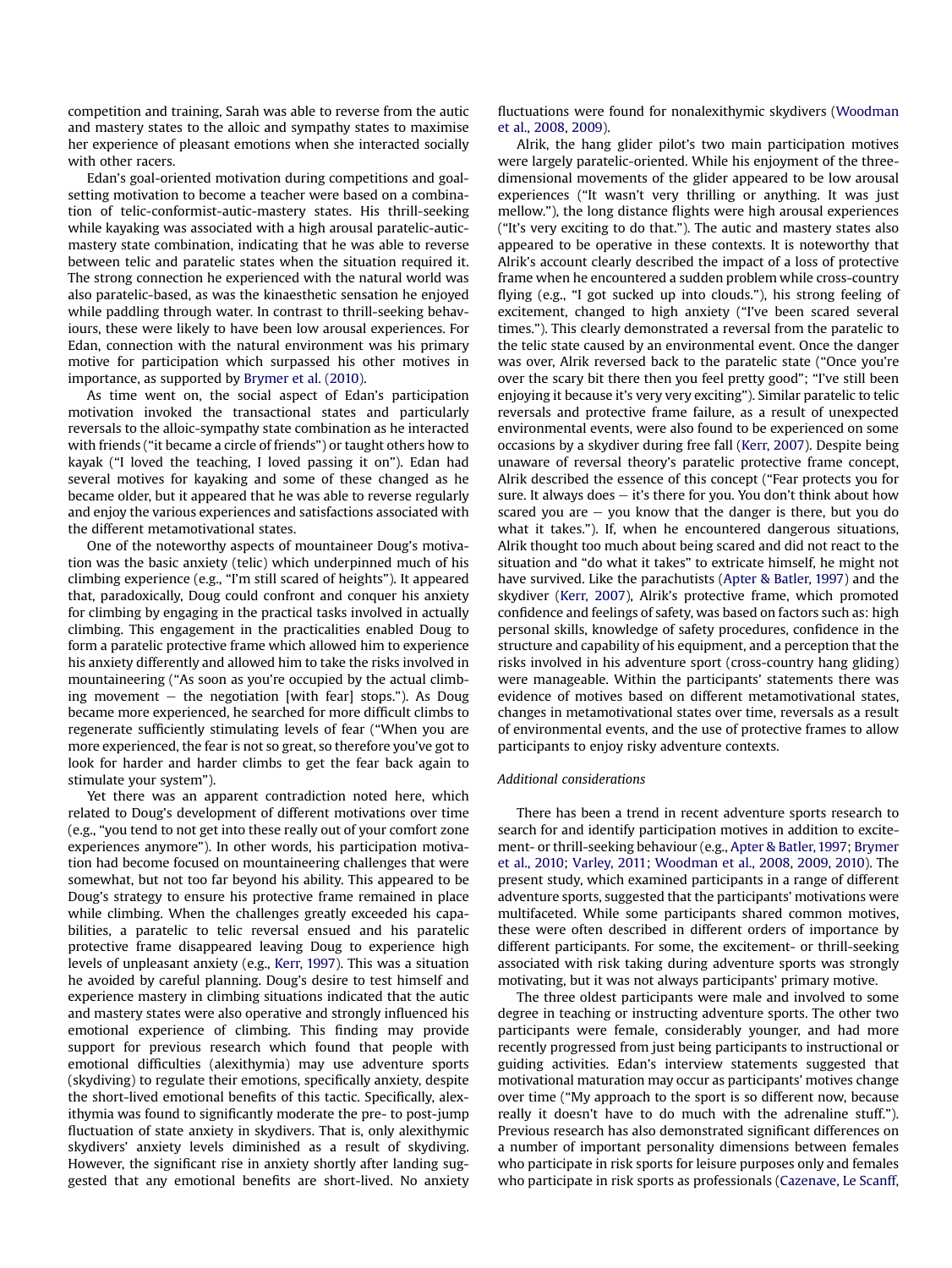<span id="page-7-0"></span>& Woodman, 2007). In that study, for example, female professionals scored lower on impulsivity, alexithymia and sensation-seeking when compared to female leisure participants. These findings indicate that participants in the present study may have different personality characteristics (metamotivational dominances), and therefore exhibit different motivational tendencies (motivational styles), based on their gender and/or level of involvement (e.g., professional, competitive, recreational). As reversal theory would predict, while personality characteristics may be related to participation motives among the present participants, motives may also change over time according to expertise and experience.

The motives for adventure sport participation identified in the present study (listed in no particular order) were: risk taking (e.g., excitement, "adrenaline rush"); goal achievement (e.g., winning competitions, becoming a teacher); social motivation (e.g., interaction with friends, passing on knowledge to students); escape from boredom; testing personal abilities and overcoming fear; connecting with the natural environment; unselfconsciousness; and pleasurable kinaesthetic bodily sensations from moving in water or air. Therefore, the study successfully demonstrated that there are multiple motives for participation in adventure sports which include, but also go beyond, sensation-seeking. The first five motives support previous findings by Allman et al. (2009) and Willig [\(2008\)](#page-8-0) and the latter two motives provide support for the findings of Brymer et al. (2010) and [Varley](#page-8-0) (2011) regarding adventure sport participation motives.

The present authors propose that there is a need to refine the motivational models used to understand adventure participation. Reversal theory (Apter 1982, 2001) provides a comprehensive conceptual model which can not only accommodate multiple motives for participation, but also can explain how these motives might change for individuals with changing circumstances during an activity, or over time as participants gain experience or age. In addition, reversal theory's protective frame concept further elucidates how individuals can face dangerous situations and the risks of severe injury or death inherent in adventure sports and still enjoy these activities. These findings of the present study are compatible with the motives for participation identified by Apter and Batler (1997) in their study of sport parachutists.

In summary, the contribution of the present research study included using an established general psychological theory (reversal theory) to interpret in-depth qualitative case studies and thereby further establish and conceptualise adventure sport participants' multiple participation motives. Whereas quantitative methods have traditionally concentrated on the sensation- or thrillseeking aspect of motivation, qualitative methods provided the detail which showed the multifaceted nature of adventure sports motivation. However, there were some limitations to the present study with its individual case study approach. One was the relatively small number of participants and the limited number of adventure sports investigated. The results of the present study, which focused on riversurfing, downhill mountain biking, kayaking, mountaineering, and hang gliding may not be representative of other participants in these or other adventure sports. It would be desirable for researchers to investigate participation motives (a) in larger numbers of participants, (b) in particular sports in depth, and (c) across a wide range of adventure sports. This would provide a more comprehensive picture of the complexities of human motivation for participation in adventure sports.

#### Acknowledgement

This research study was partly funded by The Duffus Lubecki Award for Applied Sciences at the University of Otago which was awarded to the second author.

#### Appendix A. Part 1 of the interview guide

#### Part I. Introduction

Introduce interview procedure and sign informed consent (if not done already).

Ethics: You may withdraw at any time or choose not to answer a question.

Background Information:

- 1. Name/Age/Place of Birth/ Education
- 2. How did you come to be in NZ?
- 3. Length of time in NZ/Occupation(s)
- 4. Recreational activities (aside from [\*High Risk Act])
- 5. How/where/when did you become interested/ involved in [High Risk Act]?
- 6. What are your first memories/experiences of [High Risk Act]?
- 7. Why do you participate in [High Risk Act]?
- 8. What are the challenges/demands involved in [High Risk Act]?

\*The actual name of each participant's High Risk Activity was used here (e.g., kayaking).

#### References

- Allman, T. L., Mittelstaedt, R., Martin, B., & Goldenberg, M. (2009). Exploring the motivations of base jumpers: extreme sport enthusiasts. Journal of Sport & Tourism, 14, 229-247.
- Apter, M. J. (1982). The experience of motivation. London and New York: Academic Press.
- Apter, M. J. (1992). The dangerous edge. New York: Free Press.
- Apter, M. J. (2001). Motivational styles in everyday life: A guide to reversal theory. Washington, DC: American Psychological Association.
- Apter, M. J., & Batler, R. (1997). Gratuitous risk: a study of parachuting. In S. Svebak, & M. J. Apter (Eds.), Stress and health. A reversal theory perspective (pp. 119–129). Washington DC: Taylor & Francis.
- Beedie, P. (2003). Mountain guiding and adventure tourism: reflections on the choreography of experience. Leisure Studies,  $22$ ,  $147-167$ .
- Bouter, L. M., Knipschild, P. G., Feij, J. A., & Vollovics, A. (1988). Sensation seeking and injury risk in downhill skiing. Personality and Individual Differences, 9, 667-673.
- Brown, M., & Fraser, D. (2009). Re-evaluating risk and exploring educational alternatives. Journal of Adventure Education and Outdoor Learning, 9, 61-77.
- Brymer, E., Downey, G., & Gray, T. (2010). Extreme sports as a precursor to envi-
- ronmental sustainability. Journal of Sport and Tourism, 14, 193–204.<br>Castanier, C., Le Scanff, C., & Woodman, T. (2010). Beyond sensation seeking: affect regulation as a framework for predicting risk-taking behaviors in high-risk sport. Journal of Sport & Exercise Psychology, 32, 731-738.
- Cazenave, N., Le Scanff, C., & Woodman, T. (2007). Psychological profiles and emotional regulation characteristics of women engaged in risk-taking sports. Anxiety, Stress & Coping, 20, 421-435.
- Charmaz, K. (2000). Grounded Theory: objectivist and constructivist methods. In N. K. Lincoln, & Y. S. Denzin (Eds.), Handbook of qualitative research (2nd ed.). (pp. 509-535) Thousand Oaks, CA: Sage.
- Chirivella, E. C., & Martinez, L. M. (1994). The sensation of risk and motivational tendencies in sports: an empirical study. Personality and Individual Differences, 16, 777-786.
- Cogan, N. A., & Brown, R. I. F. (1999). Metamotivational dominance, states and injuries in risk and safe sports. Personality and Individual Differences, 27,  $503 - 518$
- Florenthal, B., & Shoham, A. (2001). The impact of persuasive information on changes in attitude and behavioral intentions toward risky sports for arousalseeking versus arousal-avoidance individuals. Sport Marketing Quarterly, 10, 83-95.
- Freixanet, M. G. I. (1991). Personality profiles of subjects engaged in high physical risk sports. Personality and Individual Differences, 8, 241-252.
- Heyman, S. R., & Rose, K. G. (1980). Psychological variables affecting SCUBA performance. In C. A. Nadeau, W. R. Halliwell, K. M. Newell, & G. C. Roberts (Eds.), Psychology of motor behavior and sport. Champaign, IL: Human Kinetics.
- Houge, S. P. (2009). Reversal theory and flow: Toward an integrated framework of optimal experiences in adventure activities. Unpublished Ph.D. thesis in Physical Education. University of Otago, Dunedin, New Zealand.
- Houge Mackenzie, S., Hodge, K., & Boyes, M. (2011). Expanding the flow model in adventure activities: a reversal theory perspective. Journal of Leisure Research, 43(4), 519-544.